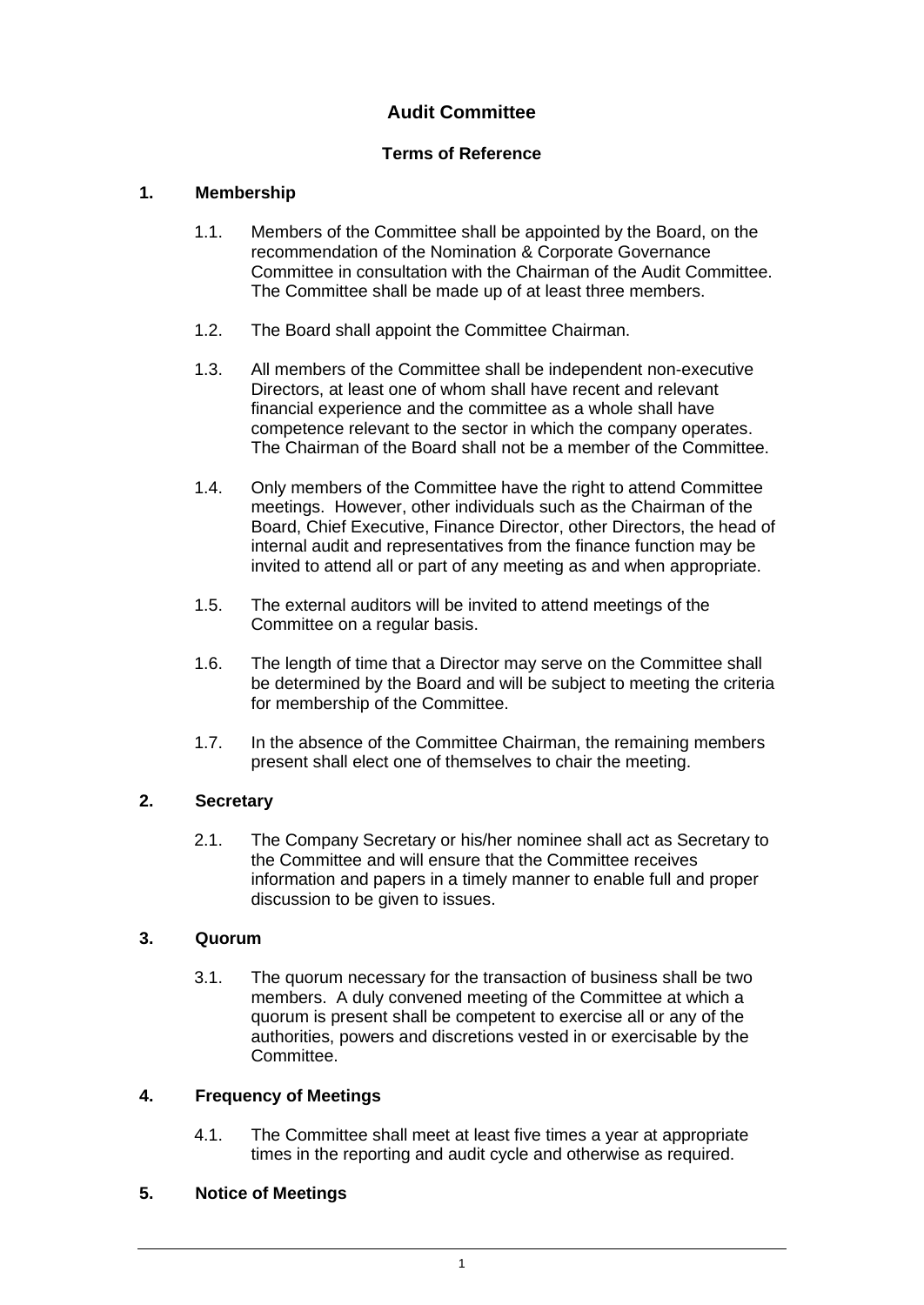- 5.1. Meetings of the Committee shall be summoned by the Secretary of the Committee at the request of any of its members or at the request of external or internal auditors if they consider it necessary.
- 5.2. Unless otherwise agreed, notice of each meeting confirming the venue, time and date together with an agenda of items to be discussed, shall be forwarded to each member of the Committee and any other person required to attend no later than three working days before the date of the meeting. Supporting papers shall be sent to Committee members and to other attendees as appropriate, at the same time.

### **6. Minutes of Meetings**

- 6.1. The Secretary shall minute the proceedings and resolutions of all meetings of the Committee, including recording the names of those present and in attendance.
- 6.2. Minutes of Committee meetings shall be circulated to all members of the committee. Once approved, minutes should be circulated to all other members of the Board unless, in the opinion of the Committee Chairman, it would be inappropriate to do so.

### **7. Annual General Meeting**

7.1. The Chairman of the Committee shall attend the Annual General Meeting prepared to respond to any shareholder questions on the Committee's activities.

#### **8. Duties**

.

The Committee should carry out the duties below for the Company, major subsidiary undertakings and the Group as a whole, as appropriate.

### **8.1. Financial & Narrative Reporting**

- 8.1.1. The Committee shall monitor the integrity of the financial statements of the Company, including its Annual and Interim Reports, preliminary results' announcements, interim management statements ("IMS") (unless responsibility for IMS statements is delegated to a Committee to be decided by the Board), and any other formal announcement relating to its financial performance, reviewing, and reporting to the Board on, significant financial reporting issues and judgements which they contain, having regard to the matters communicated to it by the auditor. The Committee shall also review summary financial statements, significant financial returns to regulators and any financial information contained in certain other documents, such as announcements of a price sensitive nature.
- 8.1.2 Where requested by the Board, the Committee shall provide advice on whether the annual report and accounts, taken as a whole, is fair, balanced and understandable and provides the information necessary for shareholders to assess the company's performance, business model and strategy.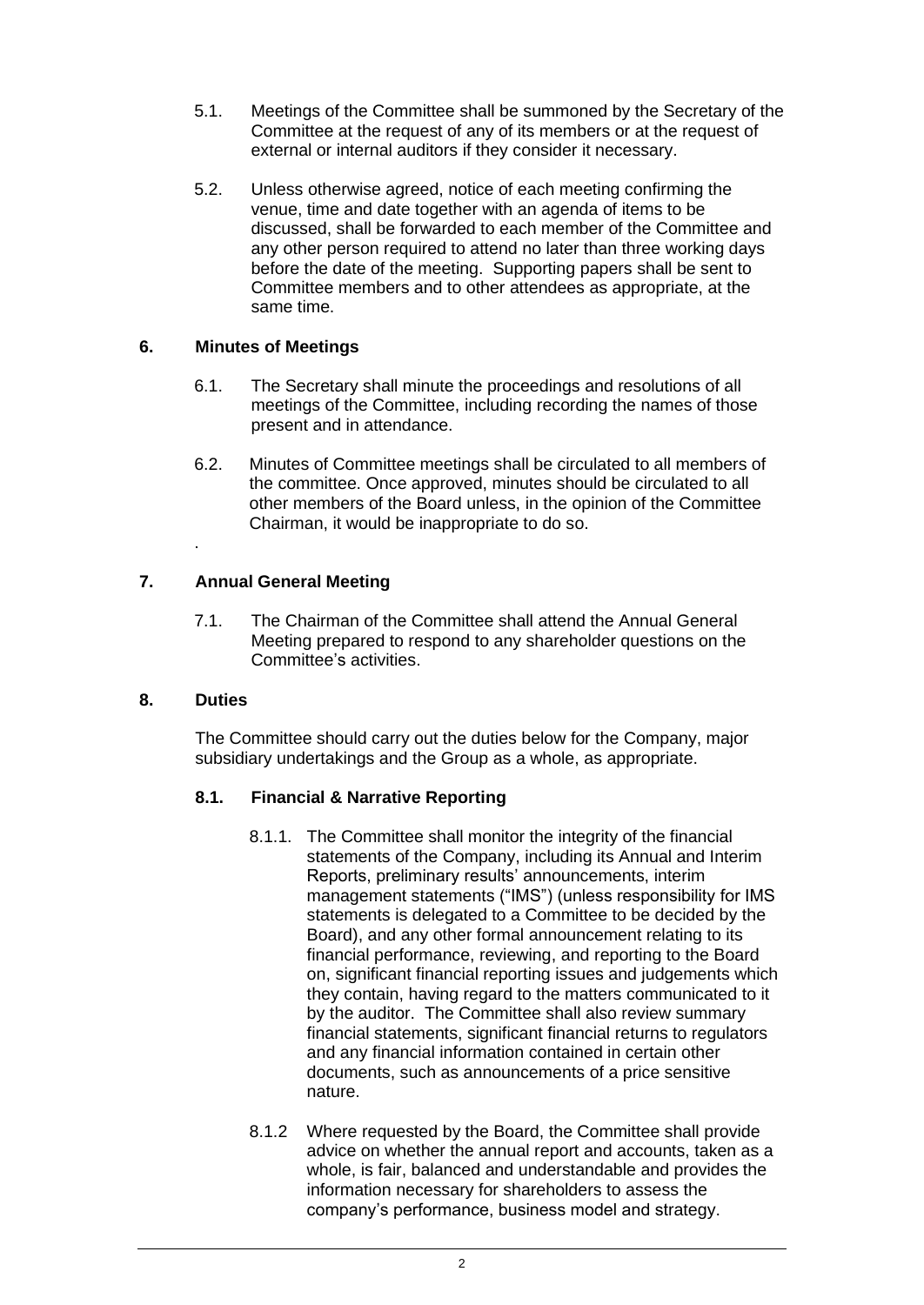- 8.1.3. The Committee shall review and challenge where necessary:
	- 8.1.3.1.the consistency of, and any changes to, accounting policies both on a year on year basis and across the Group;
	- 8.1.3.2.the methods used to account for significant or unusual transactions where different approaches are possible;
	- 8.1.3.3.whether the Company has followed appropriate accounting standards and made appropriate estimates and judgements, taking into account the views of the external auditor;
	- 8.1.3.4.the clarity and completeness of disclosure in the Company's financial reports, trading statements and results presentations and the context in which statements are made; and
	- 8.1.3.5.all material information presented with the financial statements, such as the operating and financial review and the corporate governance statement (insofar as it relates to the audit and risk management).
	- 8.1.3.6 where the Committee is not satisfied with any aspect of the proposed financial reporting by the Company, it shall report its view to the Board.

#### **8.2. Internal controls and risk management systems**

The Committee shall:

- 8.2.1. keep under review the effectiveness of the Company's internal financial controls and internal control and risk management systems; and
- 8.2.2. review and approve the statements to be included in the annual report concerning internal controls and risk management, including the assessment of principal risks and emerging risks, and the viability statement.

#### **8.3. Whistleblowing and fraud**

The Committee shall:

- 8.3.1. review the adequacy of the Company's arrangements for its employees to raise concerns, in confidence, about possible wrongdoing in financial reporting or other matters. The Committee shall ensure that these arrangements allow proportionate and independent investigation of such matters and appropriate follow up action;
- 8.3.2. review the Company's procedures for detecting fraud;
- 8.3.3. review the Company's systems and controls for the prevention of bribery and receive reports on non-compliance; and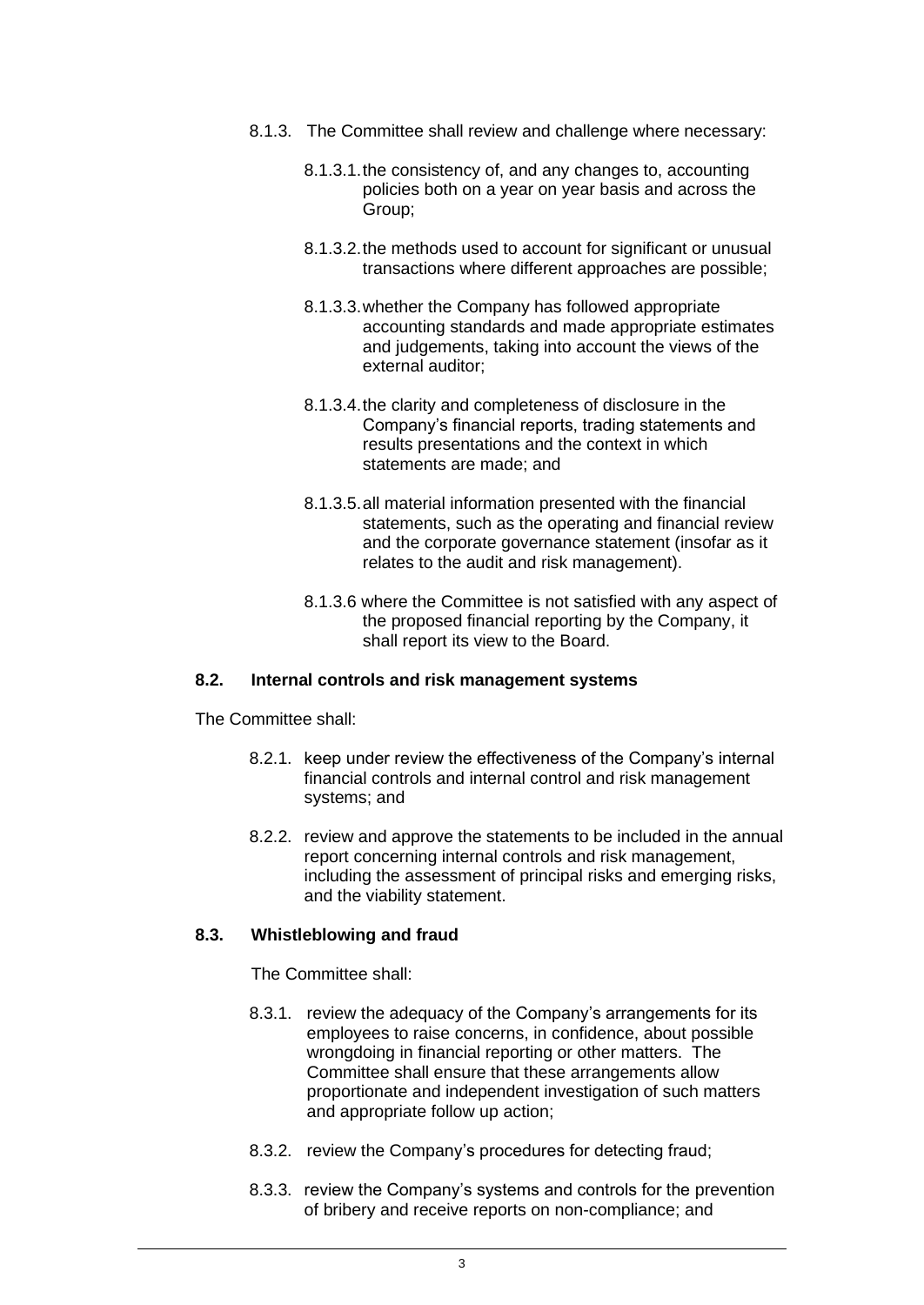8.3.4. review compliance reports and keep under review the adequacy of the Company's compliance function.

#### **8.4. Internal Audit**

The Committee shall:

- 8.4.1. monitor and review the effectiveness of the Company's internal audit function in the context of the Company's overall risk management system;
- 8.4.2. approve the appointment and removal of the head of the internal audit function;
- 8.4.3. consider and approve the remit of the internal audit function and ensure it has adequate resources and appropriate access to information to enable it to perform its function effectively and in accordance with the relevant professional standards. The Committee shall also ensure the function has adequate standing and is free from management or other restrictions;
- 8.4.4. review and assess the annual internal audit plan;
- 8.4.5. review reports of the results of the internal auditors' work on a periodic basis;
- 8.4.6. review and monitor management's responsiveness to the findings and recommendations of the internal auditor; and
- 8.4.7. meet the head of internal audit at least once a year, without management being present, to discuss their remit and any issues arising from the internal audits carried out. In addition, the head of internal audit shall be given the right of direct access to the Chairman of the Board and is accountable to the Committee.

#### **8.5. External Audit**

The Committee shall:

- 8.5.1. consider and make recommendations to the Board, to be put to shareholders for approval at the Annual General Meeting, in relation to the appointment, re-appointment and removal of the Company's external auditor. The Committee shall oversee the selection process and if an auditor resigns the Committee shall investigate the issues leading to this and decide whether any action is required;
- 8.5.2 ensure that at least once every ten years the audit services contract is put out to tender to enable the Committee to compare the quality and effectiveness of the services provided by the incumbent auditor with those of other audit firms. The Committee should ensure that all tendering firms have such access as is necessary to information and individuals during the duration of the tendering process;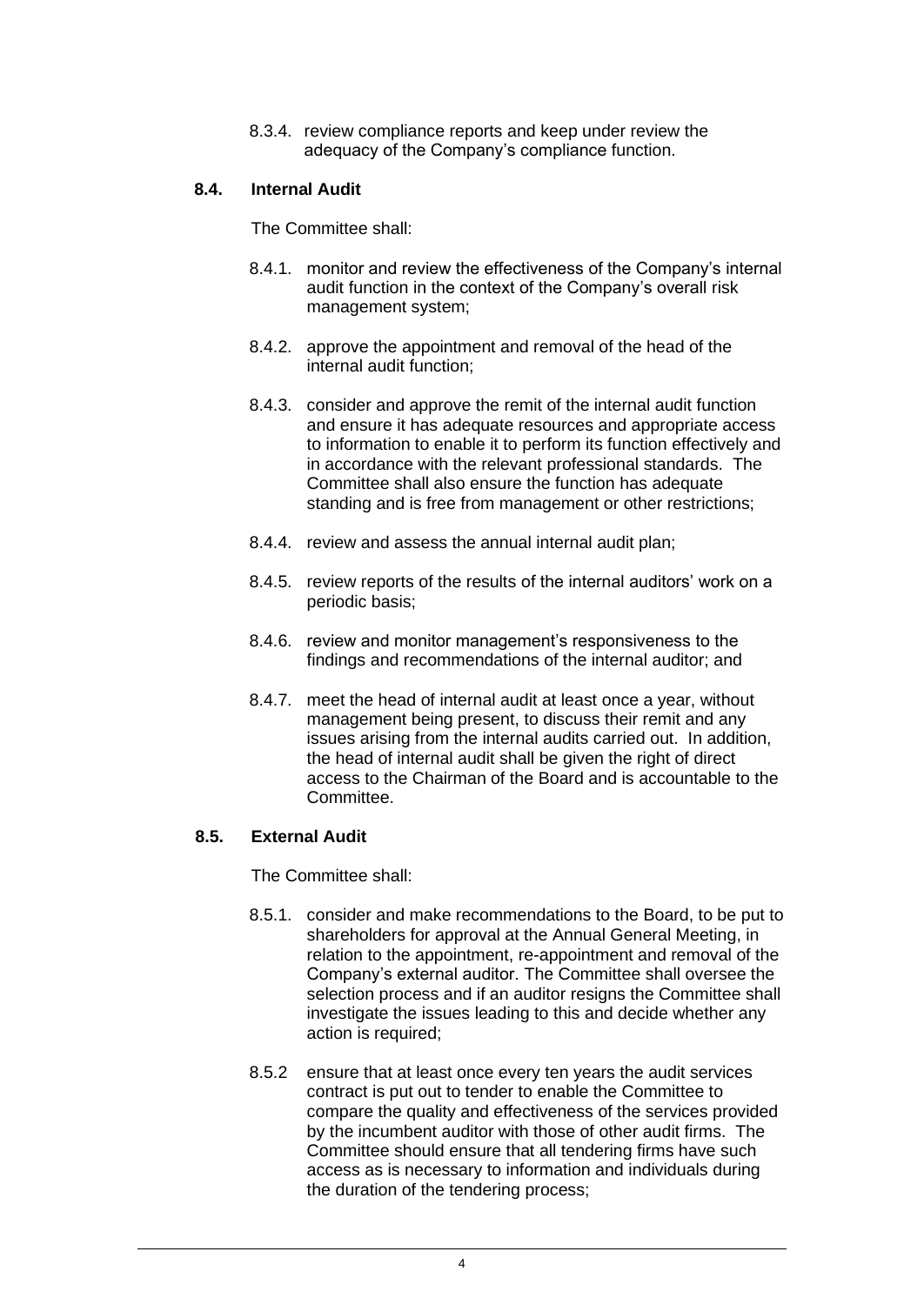- 8.5.3. oversee the relationship with the external auditor including (but not limited to):
	- 8.5.3.1.approval of their remuneration, whether fees for audit or non-audit services and that the level of fees is appropriate to enable an adequate audit to be conducted;
	- 8.5.3.2.approval of their terms of engagement, including any engagement letter issued at the start of each audit and the scope of the audit;
	- 8.5.3.3.assessing annually their independence and objectivity taking into account relevant professional and regulatory requirements and the relationship with the auditor as a whole, including the provision of any non-audit services;
	- 8.5.3.4.satisfying itself that there are no relationships (such as family, employment, investment, financial or business) between the auditor and the Company (other than in the ordinary course of business) which could adversely affect the auditor's independence and objectivity;
	- 8.5.3.5.agreeing with the Board a policy on the employment of former employees of the Company's auditor, then monitoring the implementation of this policy;
	- 8.5.3.6.monitoring the auditor's compliance with relevant ethical and professional guidance on the rotation of audit partners, the level of fees paid by the Company compared to the overall fee income of the firm, office and partner and other related requirements;
	- 8.5.3.7.assessing annually their qualifications, expertise and resources and the effectiveness of the audit process which shall include a report from the external auditor on their own internal quality procedures;
	- 8.5.3.8.seeking to ensure co-ordination with the activities of the internal audit function; and
	- 8.5.3.9.evaluating the risks to the quality and effectiveness of the financial reporting process and consideration of the need to include the risk of the withdrawal of the auditor from the market in that evaluation.
- 8.5.4. meet regularly with the external auditor, including once at the planning stage before the audit and once after the audit at the reporting stage. The Committee shall meet the external auditor at least once a year, without management being present, to discuss their remit and any issues arising from the audit;
- 8.5.5. review and approve the annual audit plan and ensure that it is consistent with the scope of the audit engagement having regard to the seniority, expertise and experience of the audit team;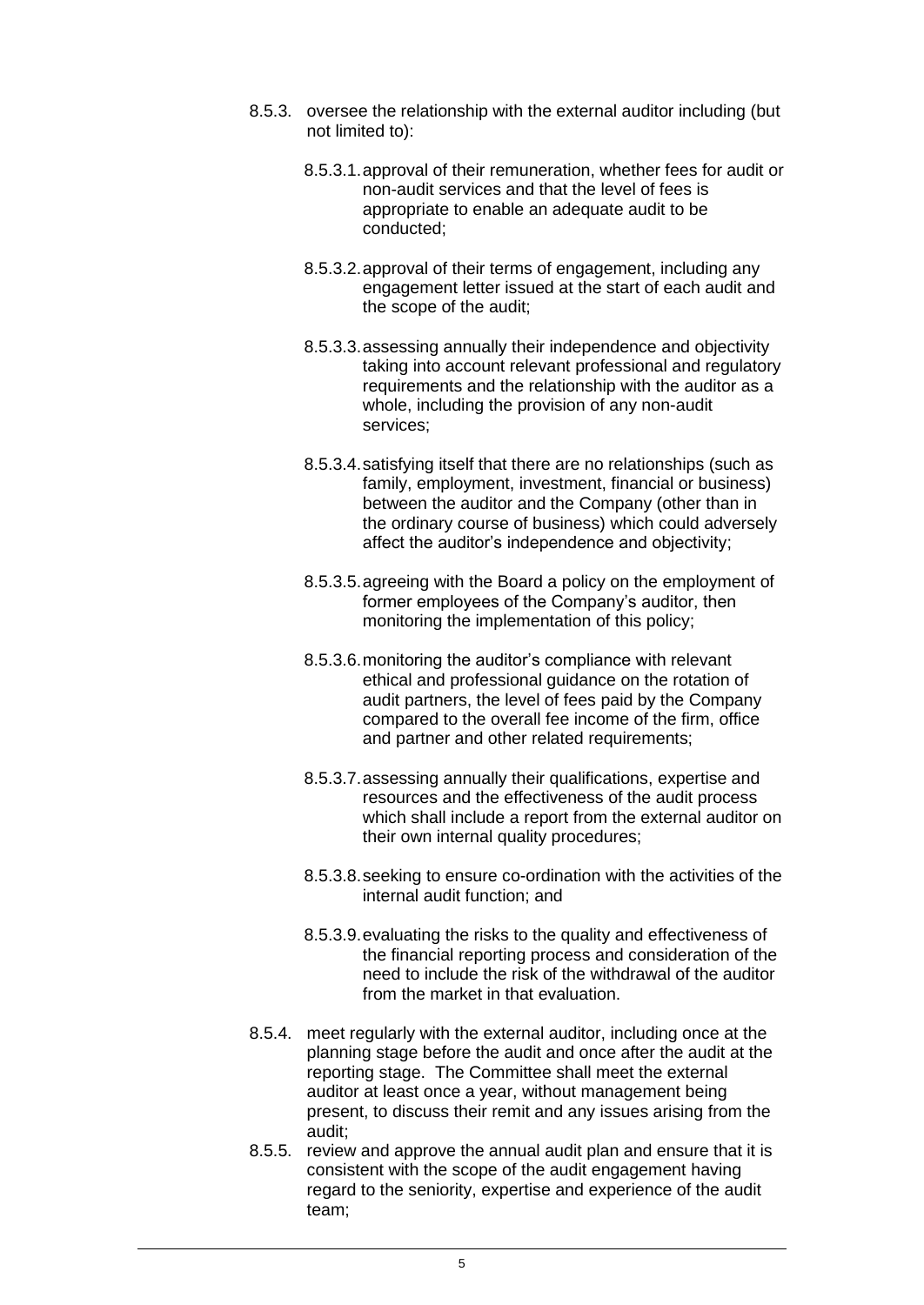- 8.5.6. review the findings of the audit with the external auditor. This shall include but not be limited to the following:
	- 8.5.6.1.a discussion of any major issues which arose during the audit;
	- 8.5.6.2.any accounting and audit judgements;
	- 8.5.6.3.levels of errors identified during the audit; and
	- 8.5.6.4. the effectiveness of the audit process;

The Committee shall also:

- 8.5.7. review any representation letter(s) requested by the external auditor before they are signed by management;
- 8.5.8. review the management letter and management's response to the auditor's findings and recommendations; and
- 8.5.9. develop and implement a policy on the supply of non-audit services by the external auditor to avoid any threat to auditor objectivity and independence, taking into account any relevant ethical guidance on the matter.

#### **8.6. Reporting Responsibilities**

- 8.6.1. The Committee Chairman shall report formally to the Board on the Committee's proceedings after each meeting on all matters within its duties and responsibilities and the Committee shall also formally report to the Board on how it has discharged its responsibilities. This report shall include:
	- 8.6.1.1 the significant issues that it considered in relation to the financial statements and how these issues were addressed;
	- 8.6.1.2 its assessment of the effectiveness of the external audit process and its recommendation on the appointment or reappointment of the external auditor;
	- 8.6.1.3 any other issues on which the Board has requested the Committee's opinion.
- 8.6.2. The Committee shall make whatever recommendations to the Board it deems appropriate on any area within its remit where action or improvement is needed.
- 8.6.3. The Committee shall compile a report to shareholders on its activities to be included in the Company's Annual Report. The report should include, at a minimum, the information requirements set out in the U.K. Corporate Governance Code.
- 8.6.4 In compiling the reports referred to in 8.6.1 and 8.6.3, the